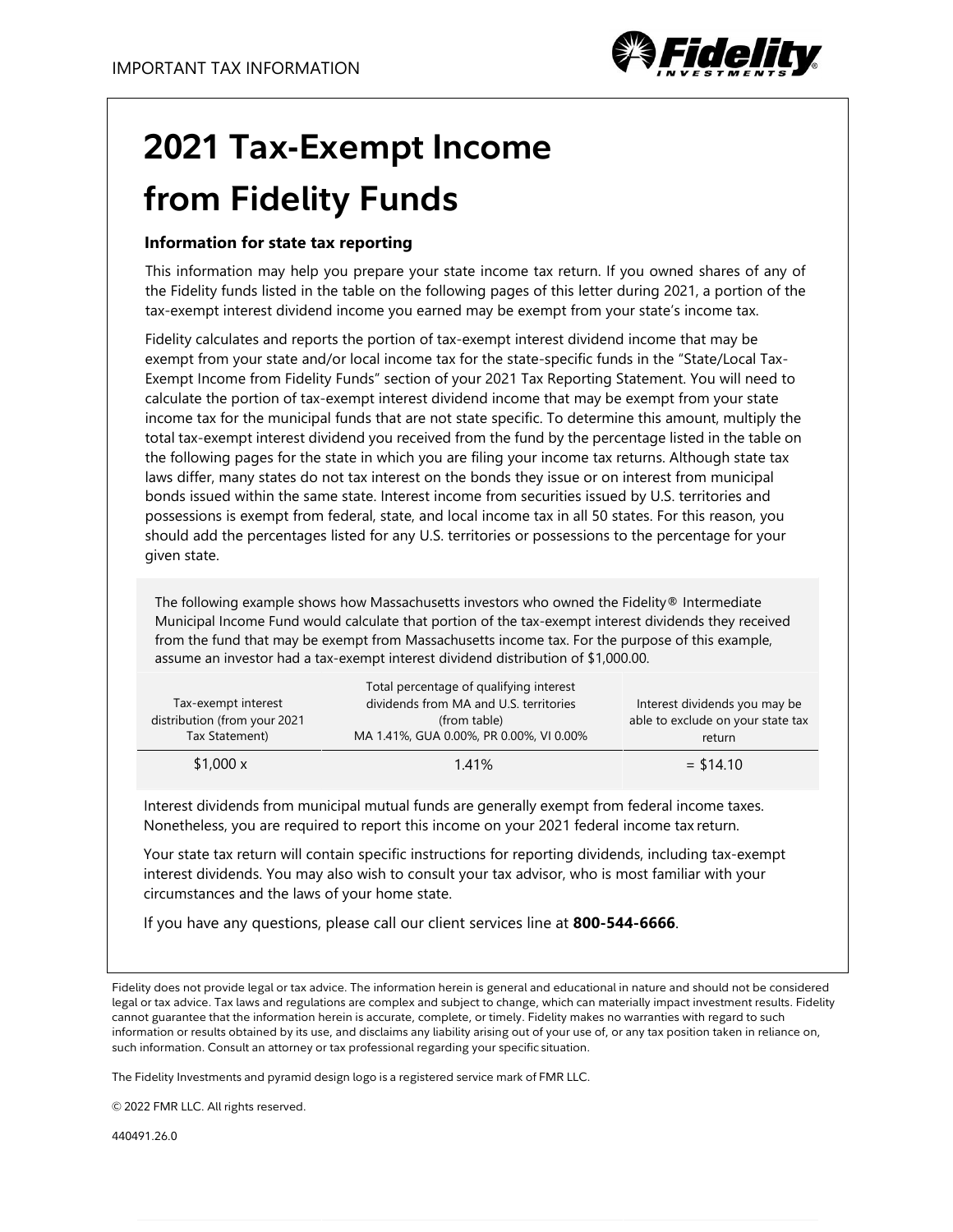| <b>State</b>                        | Fidelity® Conservative<br><b>Income Municipal Bond</b><br><b>Fund: All Classes</b> | Fidelity Flex <sup>SM</sup> Conservative<br>Income Municipal Bond Fund<br>(FUEMX) | Fidelity Flex <sup>SM</sup> Municipal<br><b>Income Fund</b><br>(FUENX) | Fidelity® Intermediate<br><b>Municipal Income Fund</b><br>(FLTMX) |
|-------------------------------------|------------------------------------------------------------------------------------|-----------------------------------------------------------------------------------|------------------------------------------------------------------------|-------------------------------------------------------------------|
|                                     |                                                                                    |                                                                                   |                                                                        |                                                                   |
| Alabama                             | 1.28%                                                                              | 1.02%                                                                             | 0.55%                                                                  | 1.15%                                                             |
| Alaska                              | 0.00%<br>1.71%                                                                     | 0.00%                                                                             | 0.14%<br>3.20%                                                         | 0.22%                                                             |
| Arizona                             | 0.14%                                                                              | 1.08%<br>0.00%                                                                    | 0.00%                                                                  | 2.87%<br>0.02%                                                    |
| Arkansas                            | 4.42%                                                                              | 2.66%                                                                             | 4.05%                                                                  | 4.10%                                                             |
| California <sup>1</sup><br>Colorado | 2.52%                                                                              | 1.46%                                                                             | 2.83%                                                                  | 2.38%                                                             |
| Connecticut                         | 3.36%                                                                              | 4.25%                                                                             | 3.62%                                                                  | 1.72%                                                             |
| Delaware                            | 0.17%                                                                              | 0.05%                                                                             | 0.00%                                                                  | 0.17%                                                             |
| District Of Columbia                | 1.40%                                                                              | 1.64%                                                                             | 0.89%                                                                  | 1.11%                                                             |
| Florida                             | 4.53%                                                                              | 6.11%                                                                             | 5.19%                                                                  | 11.25%                                                            |
| Georgia                             | 4.77%                                                                              | 4.74%                                                                             | 3.16%                                                                  | 2.42%                                                             |
| Guam                                | 0.00%                                                                              | 0.01%                                                                             | 0.00%                                                                  | 0.00%                                                             |
| Hawaii                              | 0.24%                                                                              | 0.07%                                                                             | 1.43%                                                                  | 0.58%                                                             |
| Idaho                               | 0.05%                                                                              | 0.03%                                                                             | 0.09%                                                                  | 0.15%                                                             |
| Illinois <sup>1</sup>               | 5.73%                                                                              | 12.57%                                                                            | 16.42%                                                                 | 15.63%                                                            |
| Indiana                             | 2.32%                                                                              | 2.10%                                                                             | 0.74%                                                                  | 2.08%                                                             |
| lowa                                | 0.06%                                                                              | 0.01%                                                                             | 0.97%                                                                  | 0.09%                                                             |
| Kansas                              | 0.00%                                                                              | 0.00%                                                                             | 0.00%                                                                  | 0.12%                                                             |
| Kentucky                            | 3.71%                                                                              | 3.86%                                                                             | 2.02%                                                                  | 3.03%                                                             |
| Louisiana                           | 2.27%                                                                              | 0.90%                                                                             | 0.99%                                                                  | 0.61%                                                             |
| Maine                               | 0.03%                                                                              | 0.01%                                                                             | 0.67%                                                                  | 0.27%                                                             |
| Maryland                            | 0.14%                                                                              | 0.15%                                                                             | 2.08%                                                                  | 1.33%                                                             |
| Massachusetts                       | 3.14%                                                                              | 2.08%                                                                             | 4.99%                                                                  | 1.41%                                                             |
| Michigan                            | 4.27%                                                                              | 2.69%                                                                             | 1.81%                                                                  | 3.54%                                                             |
| Minnesota <sup>1</sup>              | 0.13%                                                                              | 1.19%                                                                             | 1.28%                                                                  | 0.26%                                                             |
| Mississippi                         | 0.02%                                                                              | 0.01%                                                                             | 0.09%                                                                  | 0.35%                                                             |
| Missouri                            | 0.67%                                                                              | 0.28%                                                                             | 1.33%                                                                  | 0.73%                                                             |
| Montana                             | 0.03%                                                                              | 0.11%                                                                             | 0.03%                                                                  | 0.17%                                                             |
| Nebraska                            | 0.64%                                                                              | 0.65%                                                                             | 0.22%                                                                  | 0.57%                                                             |
| Nevada                              | 2.81%                                                                              | 1.42%                                                                             | 0.45%                                                                  | 1.17%                                                             |
| New Hampshire                       | 0.07%                                                                              | 0.04%                                                                             | 0.56%                                                                  | 0.87%                                                             |
| New Jersey                          | 14.96%                                                                             | 16.65%                                                                            | 5.84%                                                                  | 4.80%                                                             |
| New Mexico                          | 0.20%                                                                              | 0.18%                                                                             | 0.13%                                                                  | 0.11%                                                             |
| New York                            | 11.82%                                                                             | 9.01%                                                                             | 5.78%                                                                  | 5.49%                                                             |
| North Carolina                      | 0.79%                                                                              | 0.16%                                                                             | 0.24%                                                                  | 0.75%                                                             |
| North Dakota                        | 0.00%                                                                              | 0.00%                                                                             | 0.04%                                                                  | 0.02%                                                             |
| Ohio                                | 0.88%                                                                              | 1.60%                                                                             | 4.64%                                                                  | 1.95%                                                             |
| Oklahoma                            | 0.11%                                                                              | 0.16%                                                                             | 0.44%                                                                  | 0.59%                                                             |
| Oregon                              | 1.37%                                                                              | 0.94%                                                                             | 0.87%                                                                  | 0.34%                                                             |
| Pennsylvania                        | 2.92%                                                                              | 3.69%                                                                             | 7.99%                                                                  | 3.91%                                                             |
| Puerto Rico                         | 0.00%                                                                              | 0.00%                                                                             | 0.00%                                                                  | 0.00%                                                             |
| Rhode Island                        | 0.26%                                                                              | 1.57%                                                                             | 0.38%                                                                  | 0.55%                                                             |
| South Carolina                      | 1.43%                                                                              | 2.12%                                                                             | 2.21%                                                                  | 1.79%                                                             |
| South Dakota                        | 0.13%                                                                              | 0.00%                                                                             | 0.00%                                                                  | 0.13%                                                             |
| Tennessee                           | 1.19%                                                                              | 1.96%                                                                             | 1.64%                                                                  | 0.69%                                                             |
| Texas                               | 5.92%                                                                              | 5.48%                                                                             | 4.95%                                                                  | 12.63%                                                            |
| Utah <sup>2</sup>                   | 0.54%                                                                              | 0.33%                                                                             | 0.17%                                                                  | 0.20%                                                             |
| Vermont                             | 0.00%                                                                              | 0.00%                                                                             | 0.41%                                                                  | 0.02%                                                             |
| Virgin Islands                      | 0.00%                                                                              | 0.00%                                                                             | 0.00%                                                                  | 0.00%                                                             |
| Virginia                            | 0.61%                                                                              | 0.81%                                                                             | 1.47%                                                                  | 1.07%                                                             |
| Washington                          | 1.56%                                                                              | 1.56%                                                                             | 1.51%                                                                  | 2.77%                                                             |
| West Virginia                       | 3.99%                                                                              | 1.93%                                                                             | 0.03%                                                                  | 0.10%                                                             |
| Wisconsin                           | 1.24%                                                                              | 2.18%                                                                             | 1.53%                                                                  | 1.85%                                                             |
| Wyoming                             | 0.08%                                                                              | 0.09%                                                                             | 0.00%                                                                  | 0.00%                                                             |

As always, consult your tax advisor as to whether all or some portion of the dividend income derived from a fund's investment in municipal bonds issued by your home state and/or U.S. territories may be exempt from state income tax.

<sup>1</sup>Certain states require funds to meet in-state investment thresholds before a shareholder can exempt the income earned from bonds issued by his or her home state. In 2021, none of the funds<br>listed above satisfied the thr through a mutual fund.

<sup>2</sup> Utah residents should refer to the letter, also available on the Fidelity Mutual Fund Tax Information page, that provides information on the treatment of distributions from Fidelity municipal funds based on Utah's state law.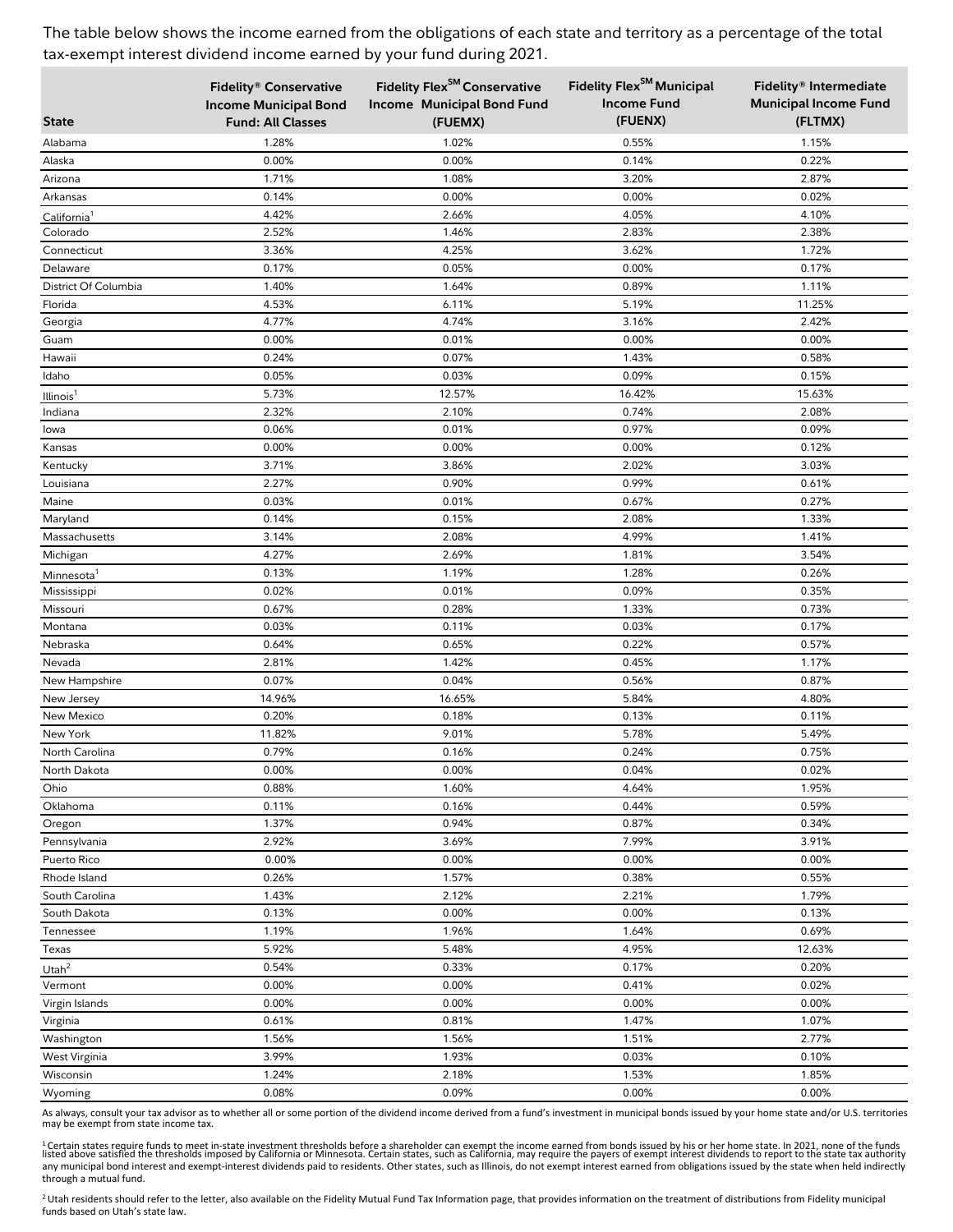|                         | Fidelity® Investments                                           | Fidelity® Limited Term                  | Fidelity® Municipal               | <b>Fidelity® Municipal</b>    |
|-------------------------|-----------------------------------------------------------------|-----------------------------------------|-----------------------------------|-------------------------------|
| <b>State</b>            | <b>Money Market Tax Exempt</b><br><b>Portfolio: All Classes</b> | <b>Municipal Income Fund</b><br>(FSTFX) | <b>Bond Index Fund</b><br>(FMBIX) | <b>Income Fund</b><br>(FHIGX) |
| Alabama                 | 2.50%                                                           | 0.67%                                   | 1.36%                             | 0.45%                         |
| Alaska                  | 1.18%                                                           | 0.09%                                   | 0.47%                             | 0.00%                         |
| Arizona                 | 1.67%                                                           | 3.51%                                   | 1.52%                             | 1.85%                         |
| Arkansas                | 0.00%                                                           | 0.00%                                   | 0.18%                             | 0.00%                         |
| California <sup>1</sup> | 4.86%                                                           | 2.85%                                   | 18.70%                            | 3.59%                         |
| Colorado                | 2.86%                                                           | 2.01%                                   | 1.69%                             | 1.22%                         |
| Connecticut             | 3.98%                                                           | 3.76%                                   | 1.36%                             | 1.79%                         |
| Delaware                | 0.33%                                                           | 0.03%                                   | 0.10%                             | 0.00%                         |
| District Of Columbia    | 1.82%                                                           | 2.00%                                   | 1.42%                             | 1.02%                         |
| Florida                 | 4.93%                                                           | 8.86%                                   | 2.89%                             | 8.28%                         |
| Georgia                 | 4.18%                                                           | 4.16%                                   | 2.03%                             | 1.59%                         |
| Guam                    | 0.00%                                                           | 0.00%                                   | 0.00%                             | 0.00%                         |
| Hawaii                  | 0.30%                                                           | 0.34%                                   | 1.09%                             | 0.94%                         |
| Idaho                   | 0.00%                                                           | 0.02%                                   | 0.34%                             | 0.01%                         |
| Illinois <sup>1</sup>   | 5.23%                                                           | 14.77%                                  | 5.75%                             | 22.94%                        |
| Indiana                 | 1.32%                                                           | 2.85%                                   | 1.10%                             | 1.23%                         |
| lowa                    | 0.64%                                                           | 0.03%                                   | 0.28%                             | 0.19%                         |
| Kansas                  | 2.07%                                                           | 0.12%                                   | 0.19%                             | 0.23%                         |
| Kentucky                | 0.93%                                                           | 4.21%                                   | 0.69%                             | 1.10%                         |
| Louisiana               | 1.89%                                                           | 0.93%                                   | 1.63%                             | 1.16%                         |
| Maine                   | 0.00%                                                           | 0.13%                                   | 0.00%                             | 1.42%                         |
| Maryland                | 0.95%                                                           | 1.20%                                   | 1.45%                             | 0.91%                         |
| Massachusetts           | 2.01%                                                           | 1.07%                                   | 2.77%                             | 3.33%                         |
| Michigan                | 2.68%                                                           | 2.66%                                   | 1.39%                             | 2.53%                         |
| Minnesota <sup>1</sup>  | 0.17%                                                           | 0.84%                                   | 0.84%                             | 0.42%                         |
| Mississippi             | 0.28%                                                           | 0.13%                                   | 0.66%                             | 0.00%                         |
| Missouri                | 1.66%                                                           | 0.62%                                   | 0.79%                             | 1.02%                         |
| Montana                 | 0.25%                                                           | 0.22%                                   | 0.12%                             | 0.03%                         |
| Nebraska                | 1.12%                                                           | 0.78%                                   | 0.27%                             | 0.43%                         |
| Nevada                  | 1.00%                                                           | 2.26%                                   | 0.71%                             | 0.25%                         |
| New Hampshire           | 0.00%                                                           | 0.59%                                   | 0.00%                             | 1.81%                         |
| New Jersey              | 2.35%                                                           | 7.78%                                   | 6.31%                             | 5.87%                         |
| New Mexico              | 0.00%                                                           | 1.18%                                   | 0.18%                             | 0.07%                         |
| New York                | 12.77%                                                          | 4.86%                                   | 16.89%                            | 5.54%                         |
| North Carolina          | 1.14%                                                           | 1.85%                                   | 1.25%                             | 0.69%                         |
| North Dakota            | 0.02%                                                           | 0.04%                                   | 0.04%                             | 0.00%                         |
| Ohio                    | 3.20%                                                           | 2.27%                                   | 2.13%                             | 2.46%                         |
| Oklahoma                | 0.55%                                                           | 0.18%                                   | 0.34%                             | 0.19%                         |
| Oregon                  | 0.57%                                                           | 1.67%                                   | 1.12%                             | 0.20%                         |
| Pennsylvania            | 2.94%                                                           | 1.90%                                   | 3.00%                             | 7.25%                         |
| Puerto Rico             | 0.00%                                                           | 0.00%                                   | 0.09%                             | 0.00%                         |
| Rhode Island            | 0.09%                                                           | 1.46%                                   | 0.21%                             | 0.39%                         |
| South Carolina          | 2.71%                                                           | 0.89%                                   | 1.10%                             | 4.10%                         |
| South Dakota            | 0.00%                                                           | 0.03%                                   | 0.00%                             | 0.03%                         |
| Tennessee               | 0.98%                                                           | 1.43%                                   | 1.44%                             | 0.40%                         |
| Texas                   | 15.99%                                                          | 8.39%                                   | 9.59%                             | 7.04%                         |
| Utah <sup>2</sup>       | 1.07%                                                           | 0.32%                                   | 0.28%                             | 1.43%                         |
| Vermont                 | 0.02%                                                           | 0.05%                                   | 0.00%                             | 0.62%                         |
| Virgin Islands          | 0.00%                                                           | 0.00%                                   | 0.00%                             | 0.00%                         |
| Virginia                | 2.06%                                                           | 0.69%                                   | 1.15%                             | 0.67%                         |
| Washington              | 2.38%                                                           | 1.70%                                   | 2.54%                             | 1.75%                         |
| West Virginia           | 0.00%                                                           | 0.10%                                   | 0.37%                             | 0.07%                         |
| Wisconsin               | 1.39%                                                           | 1.82%                                   | 1.03%                             | 1.54%                         |
| Wyoming                 | 0.33%                                                           | 0.03%                                   | 0.05%                             | 0.00%                         |

As always, consult your tax advisor as to whether all or some portion of the dividend income derived from a fund's investment in municipal bonds issued by your home state and/or U.S. territories may be exempt from state income tax.

<sup>1</sup>Certain states require funds to meet in-state investment thresholds before a shareholder can exempt the income earned from bonds issued by his or her home state. In 2021, none of the funds<br>listed above satisfied the thr through a mutual fund.

<sup>2</sup> Utah residents should refer to the letter, also available on the Fidelity Mutual Fund Tax Information page, that provides information on the treatment of distributions from Fidelity municipal funds based on Utah's state law.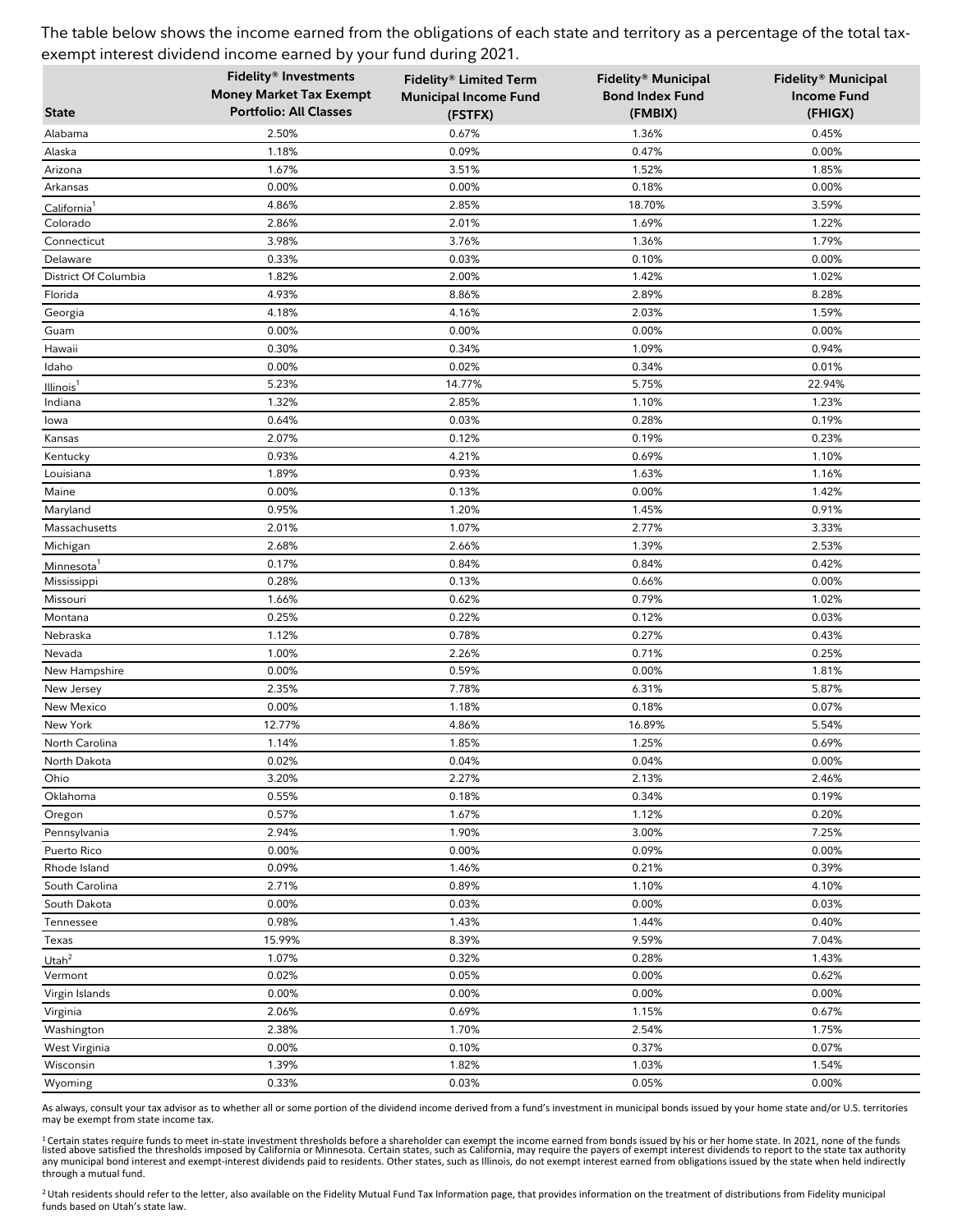|                                    |                     |                     |                |                                         | Fidelity® SAI         | Fidelity® SAI           |
|------------------------------------|---------------------|---------------------|----------------|-----------------------------------------|-----------------------|-------------------------|
|                                    | Fidelity® Municipal | Fidelity® Municipal |                | Fidelity® Municipal Fidelity® Municipal | <b>Municipal Bond</b> | <b>Municipal Income</b> |
|                                    | Income 2021 Fund    | Income 2023 Fund    |                | Income 2025 Fund Money Market Fund      | <b>Index Fund</b>     | Fund                    |
| <b>State</b>                       | (FOCFX)             | (FCHPX)             | (FIMSX)        | (FTEXX)                                 | (FSABX)               | (FSMNX)                 |
| Alabama                            | 0.87%               | 1.80%               | 0.54%          | 2.25%                                   | 1.18%                 | 0.48%                   |
| Alaska                             | 0.00%               | 0.00%               | 0.00%          | 0.25%                                   | 0.00%                 | 0.24%                   |
| Arizona                            | 4.36%               | 3.74%               | 2.55%          | 1.09%                                   | 1.45%                 | 1.49%                   |
| Arkansas                           | 0.00%               | 0.00%               | 0.00%          | 0.25%                                   | 0.24%                 | 0.00%                   |
| California <sup>1</sup>            | 4.95%               | 2.73%               | 2.68%          | 4.61%                                   | 18.69%                | 3.26%                   |
| Colorado                           | 0.00%               | 1.44%               | 0.92%          | 2.60%                                   | 1.00%                 | 2.98%                   |
| Connecticut                        | 3.40%               | 3.31%               | 9.37%          | 3.67%                                   | 1.22%                 | 1.78%                   |
| Delaware                           | 0.00%               | 0.00%               | 0.00%          | 0.32%                                   | 0.09%                 | 0.05%                   |
| District Of Columbia               | 0.00%               | 0.00%               | 1.36%          | 0.80%                                   | 1.64%                 | 1.51%                   |
| Florida                            | 6.93%               | 7.99%               | 7.79%          | 14.00%                                  | 4.96%                 | 7.49%                   |
| Georgia                            | 0.00%               | 1.73%               | 0.15%          | 5.63%                                   | 2.26%                 | 2.63%                   |
| Guam                               | 0.00%               | 0.00%               | 0.00%          | 0.00%                                   | 0.00%                 | 0.00%                   |
| Hawaii                             | 0.00%               | 0.00%               | 0.15%          | 0.49%                                   | 0.32%                 | 1.28%                   |
| Idaho                              | 0.00%               | 0.00%               | 0.00%          | 0.00%                                   | 0.13%                 | 0.01%                   |
| Illinois <sup>1</sup>              | 4.96%               | 18.37%              | 12.11%         | 6.42%                                   | 5.92%                 | 19.32%                  |
| Indiana                            | 0.01%               | 1.32%               | 0.58%          | 1.87%                                   | 0.38%                 | 0.97%                   |
| lowa                               | 0.00%               | 0.00%               | 0.00%          | 2.72%                                   | 0.23%                 | 0.32%                   |
| Kansas                             | 0.00%               | 0.00%               | 0.00%          | 1.29%                                   | 0.21%                 | 0.15%                   |
| Kentucky                           | 0.00%               | 0.41%               | 2.35%          | 1.08%                                   | 0.48%                 | 1.21%                   |
| Louisiana                          | 0.00%               | 2.37%               | 0.48%          | 1.72%                                   | 0.96%                 | 0.87%                   |
| Maine                              | 0.27%               | 0.63%               | 4.22%          | 0.00%                                   | 0.00%                 | 1.03%                   |
| Maryland                           | 0.00%               | 0.12%               | 0.70%          | 0.15%                                   | 2.06%                 | 1.14%                   |
| Massachusetts                      | 0.67%<br>7.51%      | 2.90%<br>1.97%      | 7.45%<br>3.27% | 1.04%<br>1.88%                          | 2.61%<br>1.34%        | 4.74%<br>2.05%          |
| Michigan<br>Minnesota <sup>1</sup> | 0.39%               | 0.86%               | 0.00%          | 0.03%                                   | 1.00%                 | 0.20%                   |
| Mississippi                        | 0.00%               | 0.00%               | 0.00%          | 0.10%                                   | 0.58%                 | 0.04%                   |
| Missouri                           | 0.41%               | 0.00%               | 3.87%          | 1.05%                                   | 0.86%                 | 0.45%                   |
| Montana                            | 0.00%               | 0.00%               | 0.00%          | 0.17%                                   | 0.03%                 | 0.02%                   |
| Nebraska                           | 0.00%               | 0.36%               | 0.00%          | 0.90%                                   | 0.24%                 | 0.57%                   |
| Nevada                             | 8.12%               | 2.04%               | 0.28%          | 1.10%                                   | 0.73%                 | 0.23%                   |
| New Hampshire                      | 0.00%               | 0.00%               | 1.44%          | 0.00%                                   | 0.00%                 | 1.26%                   |
| New Jersey                         | 24.10%              | 9.72%               | 7.29%          | 5.17%                                   | 6.30%                 | 5.57%                   |
| New Mexico                         | 0.00%               | 0.00%               | 0.00%          | 0.00%                                   | 0.22%                 | 0.06%                   |
| New York                           | 4.68%               | 6.75%               | 2.15%          | 10.60%                                  | 17.39%                | 6.10%                   |
| North Carolina                     | 0.00%               | 0.08%               | 0.00%          | 0.36%                                   | 1.56%                 | 0.58%                   |
| North Dakota                       | 0.00%               | 0.00%               | 0.00%          | 0.01%                                   | 0.13%                 | 0.15%                   |
| Ohio                               | 2.18%               | 7.77%               | 4.93%          | 1.91%                                   | 2.01%                 | 3.72%                   |
| Oklahoma                           | 0.00%               | 0.00%               | 0.11%          | 0.15%                                   | 0.70%                 | 0.16%                   |
| Oregon                             | 3.35%               | 1.83%               | 3.35%          | 0.18%                                   | 1.03%                 | 0.21%                   |
| Pennsylvania                       | 7.67%               | 5.64%               | 10.00%         | 1.62%                                   | 3.77%                 | 7.58%                   |
| Puerto Rico                        | 0.00%               | 0.00%               | 0.00%          | 0.00%                                   | 0.17%                 | 0.00%                   |
| Rhode Island                       | 0.00%               | 1.18%               | 0.00%          | 0.00%                                   | 0.18%                 | 0.57%                   |
| South Carolina                     | 0.00%               | 0.21%               | 0.00%          | 0.78%                                   | 0.87%                 | 3.16%                   |
| South Dakota                       | 0.52%               | 0.35%               | 0.00%          | 0.00%                                   | 0.00%                 | 0.02%                   |
| Tennessee                          | 0.90%               | 1.60%               | 2.83%          | 1.21%                                   | 1.24%                 | 0.83%                   |
| Texas                              | 10.83%              | 2.85%               | 1.12%          | 17.20%                                  | 8.89%                 | 7.16%                   |
| Utah <sup>2</sup>                  | 0.00%               | 0.00%               | 0.17%          | 0.15%                                   | 0.39%                 | 1.22%                   |
| Vermont                            | 0.00%               | 0.00%               | 1.77%          | 0.00%                                   | 0.00%                 | 0.42%                   |
| Virgin Islands                     | 0.00%               | 0.00%               | 0.00%          | 0.00%                                   | 0.00%                 | 0.00%                   |
| Virginia                           | 0.44%               | 1.72%               | 0.39%          | 0.85%                                   | 1.33%                 | 0.94%                   |
| Washington                         | 0.88%               | 4.96%               | 2.15%          | 2.82%                                   | 3.10%                 | 1.80%                   |
| West Virginia                      | 0.00%               | 0.00%               | 0.00%          | 1.93%                                   | 0.30%                 | 0.08%                   |
| Wisconsin                          | 2.44%               | 1.24%               | 1.50%          | 0.88%                                   | 0.76%                 | 1.95%                   |
| Wyoming                            | 0.00%               | 0.10%               | 0.00%          | 0.38%                                   | 0.06%                 | 0.00%                   |

As always, consult your tax advisor as to whether all or some portion of the dividend income derived from a fund's investment in municipal bonds issued by your home state and/or U.S. territories may be exempt from state income tax.

<sup>1</sup> Certain states require funds to meet in-state investment thresholds before a shareholder can exempt the income earned from bonds issued by his or her home state. In 2021, none of the funds listed above satisfied the thresholds imposed by California or Minnesota. Certain states, such as California, may require the payers of exempt interest dividends to report to the state tax authority<br>any municipal bond inte

<sup>2</sup> Utah residents should refer to the letter, also available on the Fidelity Mutual Fund Tax Information page, that provides information on the treatment of distributions from Fidelity municipal funds based on Utah's state law.